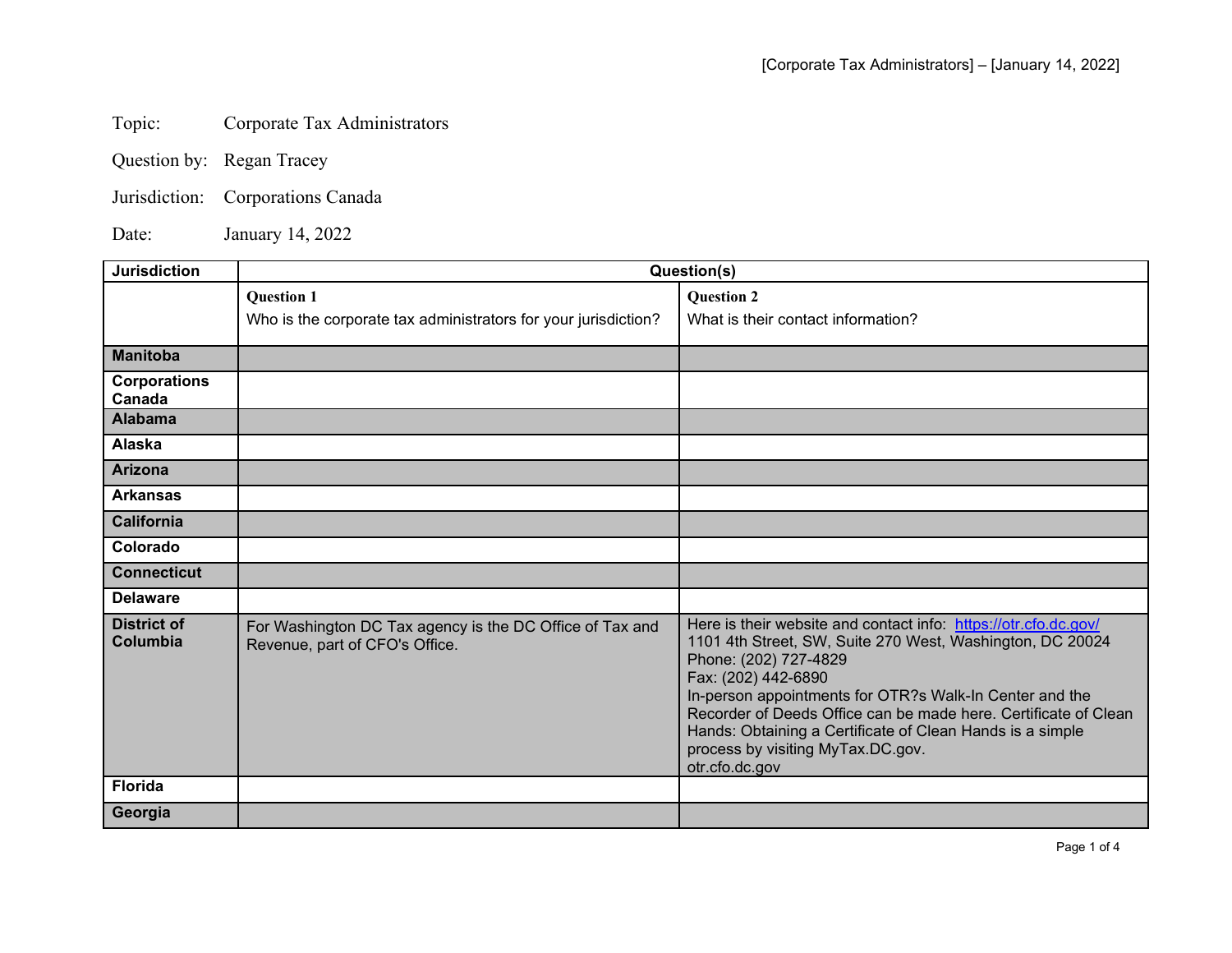| <b>Jurisdiction</b>  | Question(s)                                                                         |                                                                                                                                                   |
|----------------------|-------------------------------------------------------------------------------------|---------------------------------------------------------------------------------------------------------------------------------------------------|
|                      | <b>Question 1</b>                                                                   | <b>Question 2</b>                                                                                                                                 |
|                      | Who is the corporate tax administrators for your jurisdiction?                      | What is their contact information?                                                                                                                |
| <b>Hawaii</b>        | For Hawaii, please contact the Hawaii Department of<br>Taxation.                    | https://tax.hawaii.gov/contact/                                                                                                                   |
| Idaho                |                                                                                     |                                                                                                                                                   |
| <b>Illinois</b>      |                                                                                     |                                                                                                                                                   |
| Indiana              |                                                                                     |                                                                                                                                                   |
| lowa                 |                                                                                     |                                                                                                                                                   |
| <b>Kansas</b>        |                                                                                     |                                                                                                                                                   |
| Kentucky             |                                                                                     |                                                                                                                                                   |
| Louisiana            | LOUISIANA DEPARTMENT OF REVENUE                                                     | Post Office Box 201 Baton Rouge, LA 70821-0201 617 North<br>Third Street Baton Rouge, LA 70802 855.307.3893                                       |
| <b>Maine</b>         |                                                                                     |                                                                                                                                                   |
| <b>Maryland</b>      | In Maryland, the tax administrator is the Office of the<br>Comptroller of Maryland. | Contact information located here:<br>https://www.marylandtaxes.gov/contact-us.php                                                                 |
| <b>Massachusetts</b> | In Massachusetts the Department of Revenue is the tax<br>administrator.             | You may find their contact information may be found via the<br>agency's website https://www.mass.gov/orgs/massachusetts-<br>department-of-revenue |
| <b>Michigan</b>      | For Michigan, it is the Michigan Department of Treasury                             | www.michigan.gov/BusinessTaxes <http: busi<br="" www.michigan.gov="">nessTaxes</http:>                                                            |
| <b>Minnesota</b>     | Minnesota Department of Revenue                                                     | https://www.revenue.state.mn.us/                                                                                                                  |
| <b>Mississippi</b>   | The MS Department of Revenue handles any tax inquiries for<br>MS.                   | MS Dept. of Revenue contact information: 601.923.7700<br>www.dor.ms.gov <http: www.dor.ms.gov=""></http:>                                         |
| <b>Missouri</b>      |                                                                                     |                                                                                                                                                   |
| <b>Montana</b>       |                                                                                     |                                                                                                                                                   |
| <b>Nebraska</b>      |                                                                                     |                                                                                                                                                   |
| <b>Nevada</b>        | Nevada also administers corporate taxes thru the<br>Department of Taxation.         | https://tax.nv.gov/<br>https://tax.nv.gov/Contact/Contact_Us/                                                                                     |
| <b>New Hampshire</b> |                                                                                     |                                                                                                                                                   |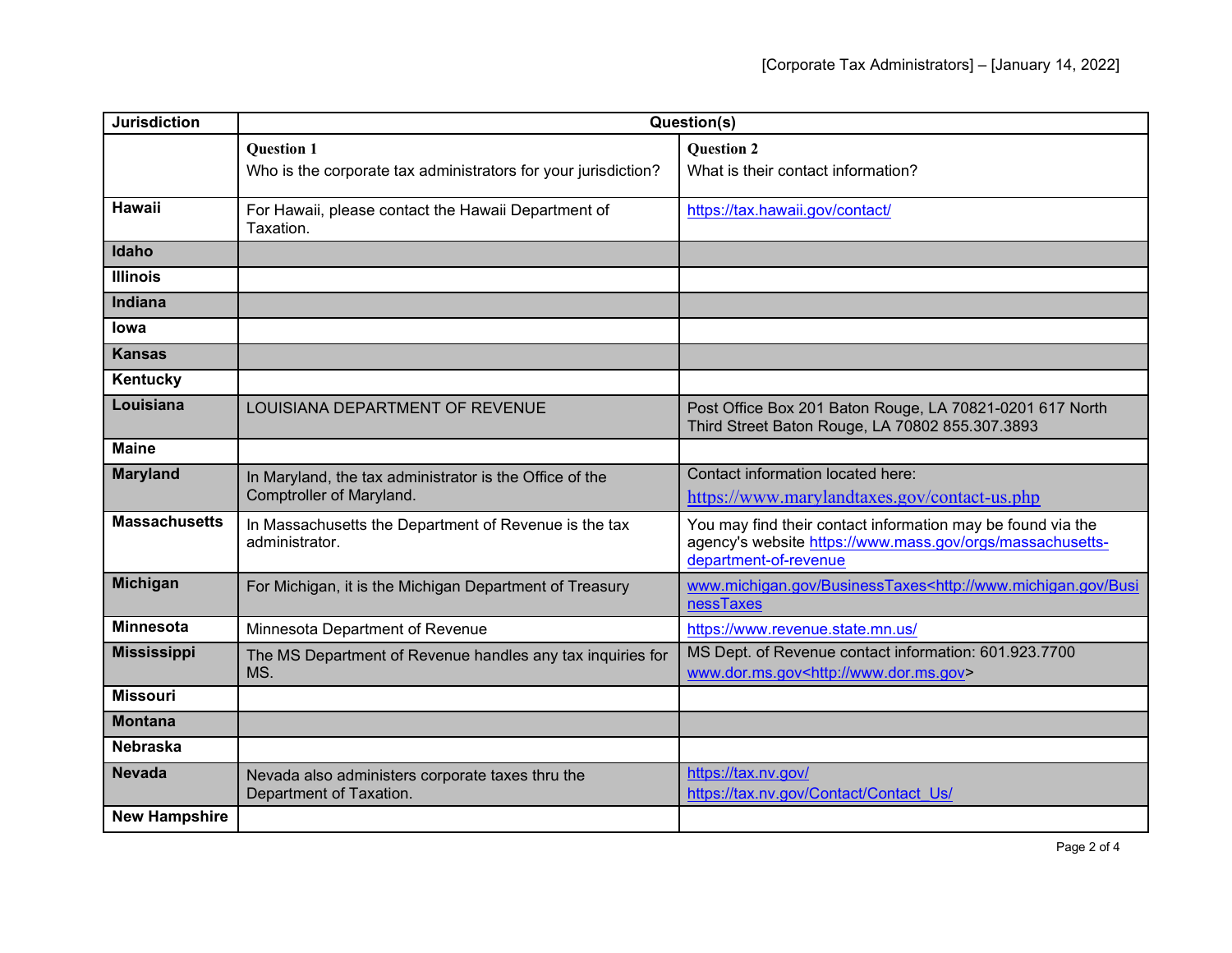| <b>Jurisdiction</b>   | Question(s)                                                                                                    |                                                                                                                                                       |
|-----------------------|----------------------------------------------------------------------------------------------------------------|-------------------------------------------------------------------------------------------------------------------------------------------------------|
|                       | <b>Question 1</b><br>Who is the corporate tax administrators for your jurisdiction?                            | <b>Question 2</b><br>What is their contact information?                                                                                               |
|                       |                                                                                                                |                                                                                                                                                       |
| <b>New Jersey</b>     |                                                                                                                |                                                                                                                                                       |
| <b>New Mexico</b>     |                                                                                                                |                                                                                                                                                       |
| <b>New York</b>       | For New York State it is the Department of Taxation and<br>Finance Department of Taxation and Finance (ny.gov) | https://www.tax.ny.gov/                                                                                                                               |
| <b>North Carolina</b> | North Carolina's tax administrator is the NC Department of<br>Revenue.                                         | The customer service contact information is found at<br>https://www.ncdor.gov/contact-us/customer-service-numbers.                                    |
| <b>North Dakota</b>   |                                                                                                                |                                                                                                                                                       |
| Ohio                  | The Ohio Department of Taxation administers corporate<br>taxes in Ohio                                         | https://tax.ohio.gov/wps/portal/gov/tax/help-center                                                                                                   |
| <b>Oklahoma</b>       |                                                                                                                |                                                                                                                                                       |
| Oregon                |                                                                                                                |                                                                                                                                                       |
| Pennsylvania          |                                                                                                                |                                                                                                                                                       |
| <b>Rhode Island</b>   | Corporate taxes are administered by the RI Division of<br><b>Taxation</b>                                      | https://tax.ri.gov/                                                                                                                                   |
| <b>South Carolina</b> |                                                                                                                |                                                                                                                                                       |
| <b>South Dakota</b>   |                                                                                                                |                                                                                                                                                       |
| <b>Tennessee</b>      |                                                                                                                |                                                                                                                                                       |
| <b>Texas</b>          | The Comptroller of Public Accounts is the business entity tax<br>administrator for the state of Texas.         | Contact information for the Comptroller?s office and<br>frequently called phone numbers are found at:<br>https://comptroller.texas.gov/about/contact/ |
| <b>Utah</b>           |                                                                                                                |                                                                                                                                                       |
| <b>Vermont</b>        |                                                                                                                |                                                                                                                                                       |
| Virginia              |                                                                                                                |                                                                                                                                                       |
| Washington            | In WA taxes are administered by the Washington Department<br>of Revenue. A Governors cabinet agency.           | https://dor.wa.gov/contact-us                                                                                                                         |
| <b>West Virginia</b>  |                                                                                                                |                                                                                                                                                       |